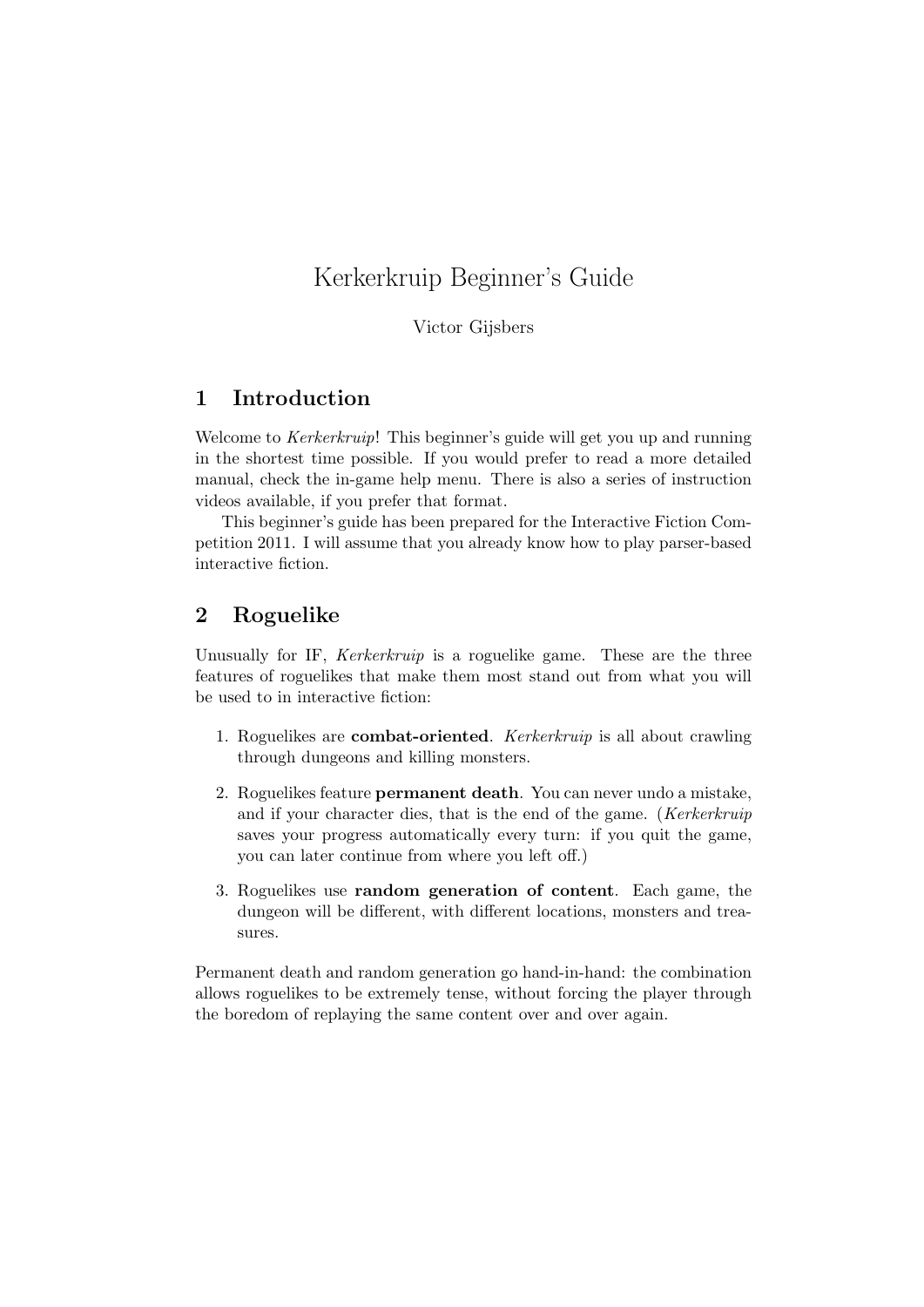## 3 Combat

Combat takes center stage in Kerkerkruip. To slay your enemies, you will need to use the following four commands:

- Attack your enemies to attempt to inflict damage. This command can be abbreviated to 'a'.
- Concentrate in order to make your next attack more effective. There are three levels of concentration, each more powerful than the previous one, so you may want to concentrate several times in a row. But beware: if you get damaged in combat, you lose all your concentration. This command can be abbreviated to 'c'.
- Parry the attacks of your enemy to reduce the chance that they will hit you. This command can be abbreviated to 'p'.
- Dodge the attacks of your enemy to reduce the chance that they will hit you. This command can be abbreviated to 'do'.

The relative usefulness of parrying and dodging depends on the circumstances: do not attempt to parry a huge hammer when you are holding a dagger; and do not attempt to dodge when standing on a narrow bridge.

## 4 Other commands

In addition to the four core combat commands, you will want to use the following verbs:

- Retreat allows you to run away from a fight. If you enter a room for the first time and don't make any move except looking and examining, you can then retreat without any risk. Use this to scout the dungeon!
- Wield or (equivalently) ready a weapon. You will use the weapon from that point onwards when you attack.
- Status shows you an overview of your character, including a summary of the special powers you have.
- Remember shows you a list of exits you have not yet explored; a list of rooms you have visited; and a list of monsters you have seen. This command can be abbreviated to 'r'.